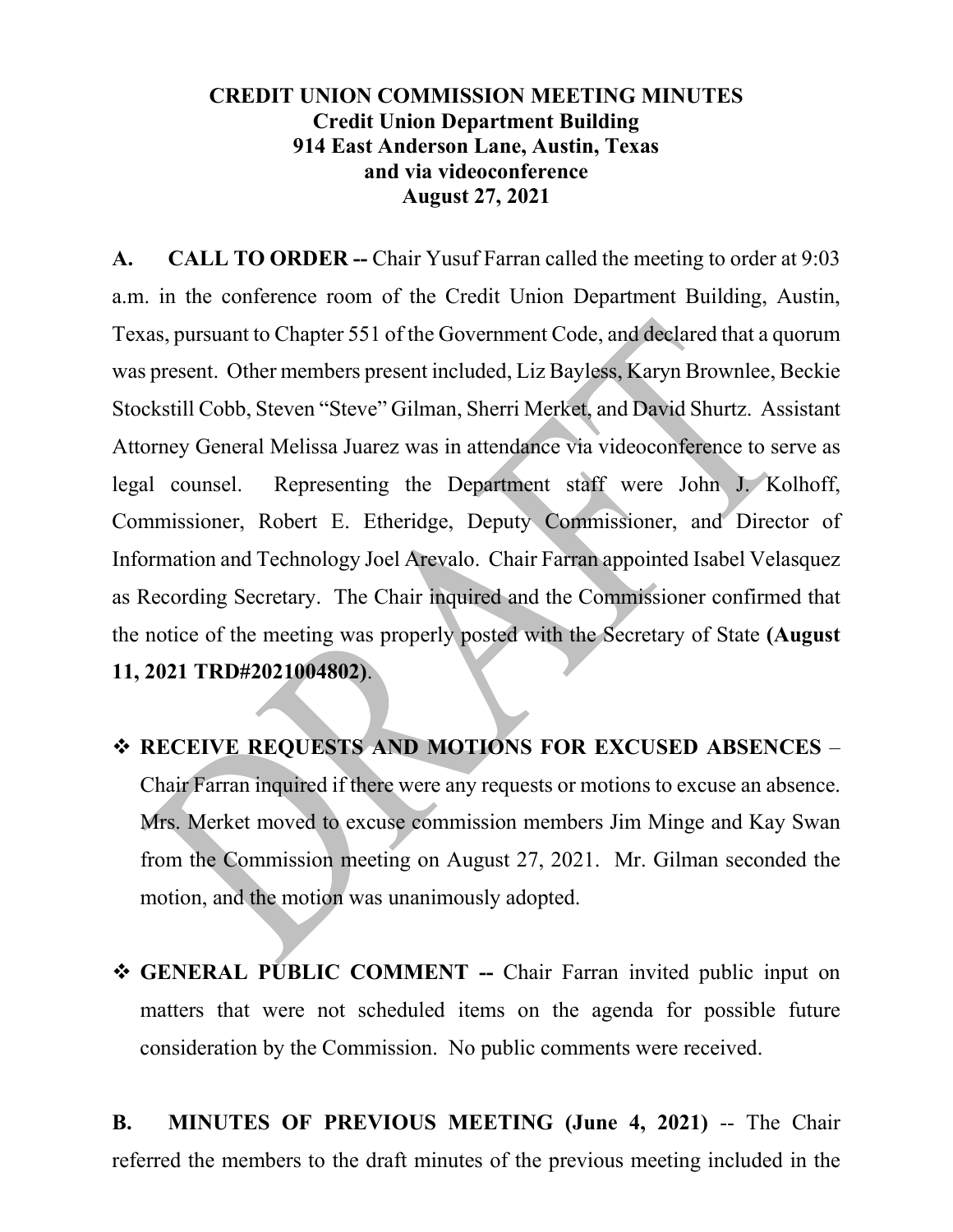agenda packet and asked for any proposed edits. Hearing none, the chair asked for a motion to approve the minutes. Mrs. Cobb moved for approval of the minutes of June 4, 2021 as presented. Mrs. Bayless seconded the motion, and the commission carried the motion unanimously.

**C. DEPARTMENT'S FY 2021 BUDGET & FINANCIAL PERFORMANCE –** Commissioner Kolhoff reported that in 2020 the Commission adopted a strategic plan for Fiscal Years 2021-2025. The \$4.3 million FY 2021 budget approved by the Commission in August 2020 includes the maintenance and operating and capital improvement budget in support of the Strategic Plan. At the end of the eleven months, total expenditures were \$3.190 million or approximately 17% less than budgeted projections of \$3.867 million. Almost all lines performed below budgeted levels apart from maintenance costs for FY 2021. Mr. Kolhoff further reported that the remediation of the water intrusion issue on the west side of the building has been addressed on the external wall of the building and that final finish work on the interior is complete. The full costs associated with this remediation project approximated \$20,000 and are now reflected in the financial information. Additional repairs were initiated to address deterioration of the landscaping walls at the entrance of the building and to replace plants that were killed by the extended period of freezing temperatures in February. The Commission approved the allocation of the approximate \$11,000 costs for this project at the June 2021 commission meeting. Mr. Kolhoff indicated that the unspent funds from the FY 2021 budget predominately represents travel related savings because of the pandemic and personnel savings due to vacancies.

After a brief discussion, the Commission took no action.

**D. STATE CREDIT UNION SYSTEM –** Commissioner Kolhoff indicated the information presented in the meeting packet is based on the last financial numbers available and that Mr. Etheridge would proceed with a more detailed report on the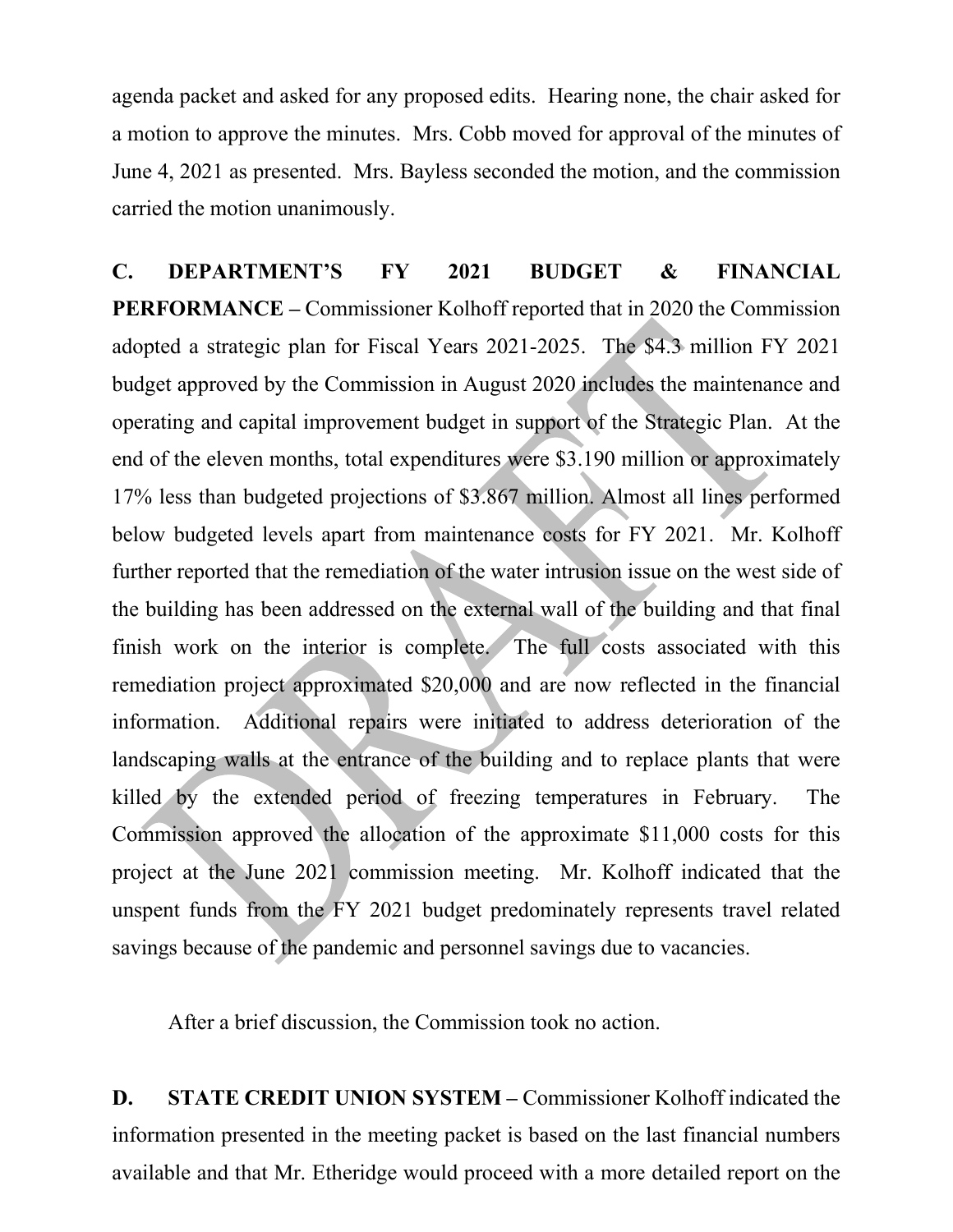state credit union system. Mr. Etheridge reported that while current unemployment levels in the United States and Texas remains higher than levels experienced during the Summer of 2020, the recovery trends indicate that the United States and Texas economies are rebounding well. The continuation of economic recoveries at both the state and national level may hinge, to some extent, on the impact(s) of new variants of COVID and the ability to control/limit the spread of such. Overall, Texas credit unions continue to perform well and are safe and sound. While there remain a few credit unions that have experienced deterioration of their financial performance, most have shown a strengthening of their financial condition. Second quarter 2021 earnings performance data for Texas credit unions reflect high levels of net income have been generated which are sufficient to cover operating costs and build net worth levels. The biggest challenge for credit unions has been their ability to control asset growth (driven by stimulus deposits), to prevent a dilution of their net worth ratios. Net worth ratios for credit unions declined significantly during 2020 from 11.11% to 10.36% due to rapid asset growth outpacing net worth growth. The net worth ratios for Texas credit unions during 2021 have remained relatively stable and are at 10.21% for the first half of the year. Moving forward, the Department must continue to work collaboratively with Texas charters to safeguard the financial interests of millions of Texans and work cooperatively with our credit unions as they continue to encounter any challenges associated with the pandemic.

After a brief discussion, the commission took no action.

**E. PROPOSED INTERNAL AUDITOR REQUEST (RFP)** – Commissioner Kolhoff reported that the Sunset Commission recommended that the Department initiate an internal audit program that exceeds statutory requirements for an Agency of the Department's size and nature. Department management and the Commission agreed to implement a program and formed an Audit Committee, whose first meeting was held in June 2021. The Committee has been working with Commissioner Kolhoff to initiate the required procurement process including the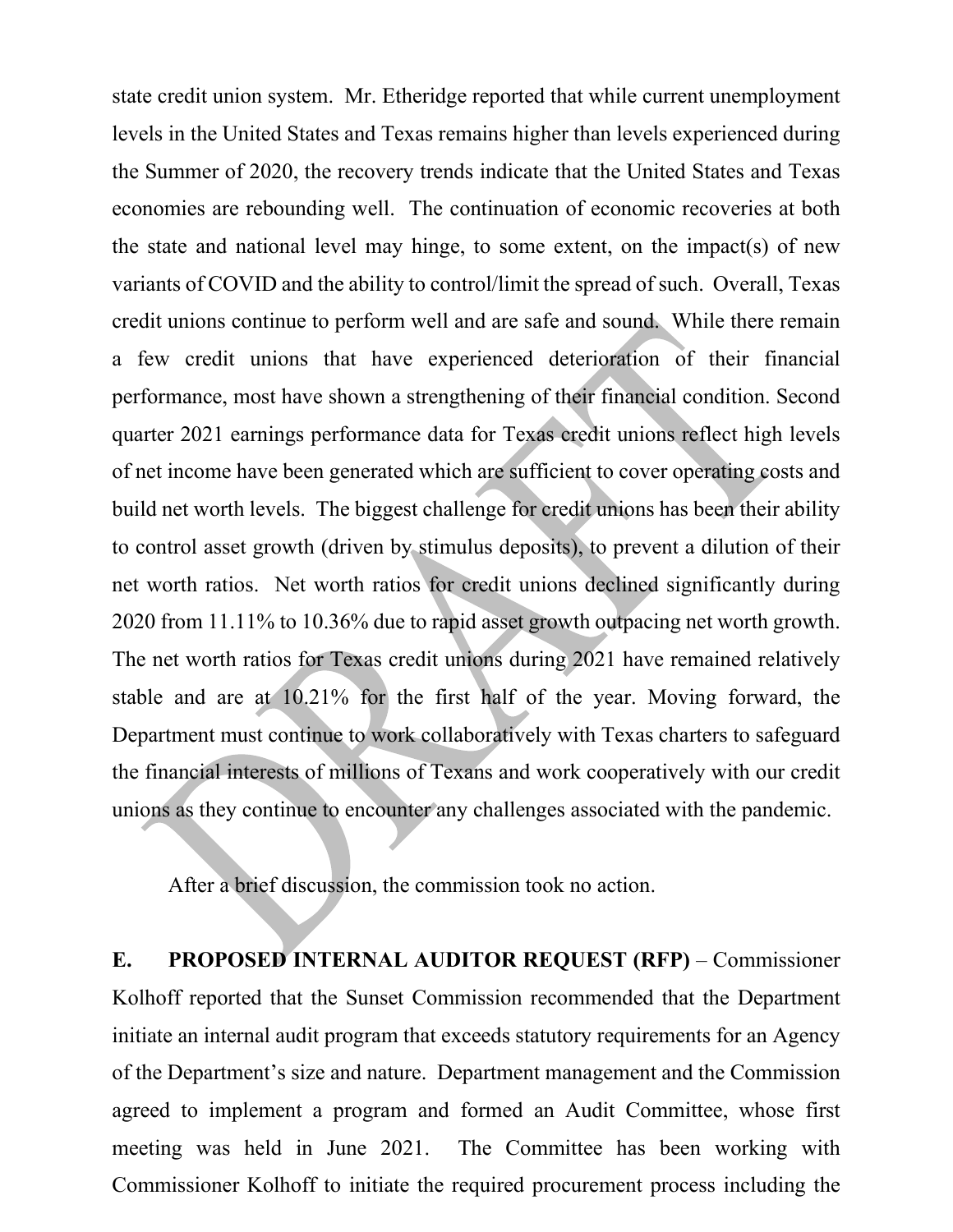development of an Acquisition Plan and Request for Proposal to solicit bids from vendors who could provide such services.

After a short discussion, Mr. Gilman moved that the Commission approve the Request for Proposal to solicit bids from appropriately qualified vendors. Mrs. Brownlee seconded the motion, and the commission carried the motion unanimously.

## **F. MANDATORY RULE REVIEW**

**(a)** Mr. Shurtz reported that Section 2001.039, Government Code, requires that a state agency review and consider for readoption each rule not later than the fourth anniversary of the date on which the rule took effect and every four years after that date. At its February 2020 meeting, the Commission approved a plan which establishes a date for the required review for each of the affected rules. In accordance with that plan, staff has reviewed **7 TAC, Part 6, Chapter 91, Subchapter D (Powers of Credit Unions), Subchapter M (Electronic Operations) and Subchapter N (Emergency or Permanent Closing of Office or Operations)** and is recommending that no changes be made. The Department received one comment on the notice of intention to review. The comment, specific to Section 91.403 agreed the reasons for adopting the rule continue to exist and no revisions are necessary.

After a short discussion, Mr. Shurtz made a motion on behalf of the Rules Committee that the Commission find the reasons for adopting 7 TAC, Part 6, Chapter 91, Subchapter D (Powers of Credit Unions), Subchapter M (Electronic Operations), and Subchapter N (Emergency or Permanent Closing of Office or Operations) continue to exist and that the Commission readopt these rules. Because the motion was a committee recommendation, a second was not needed, and the motion passed unanimously.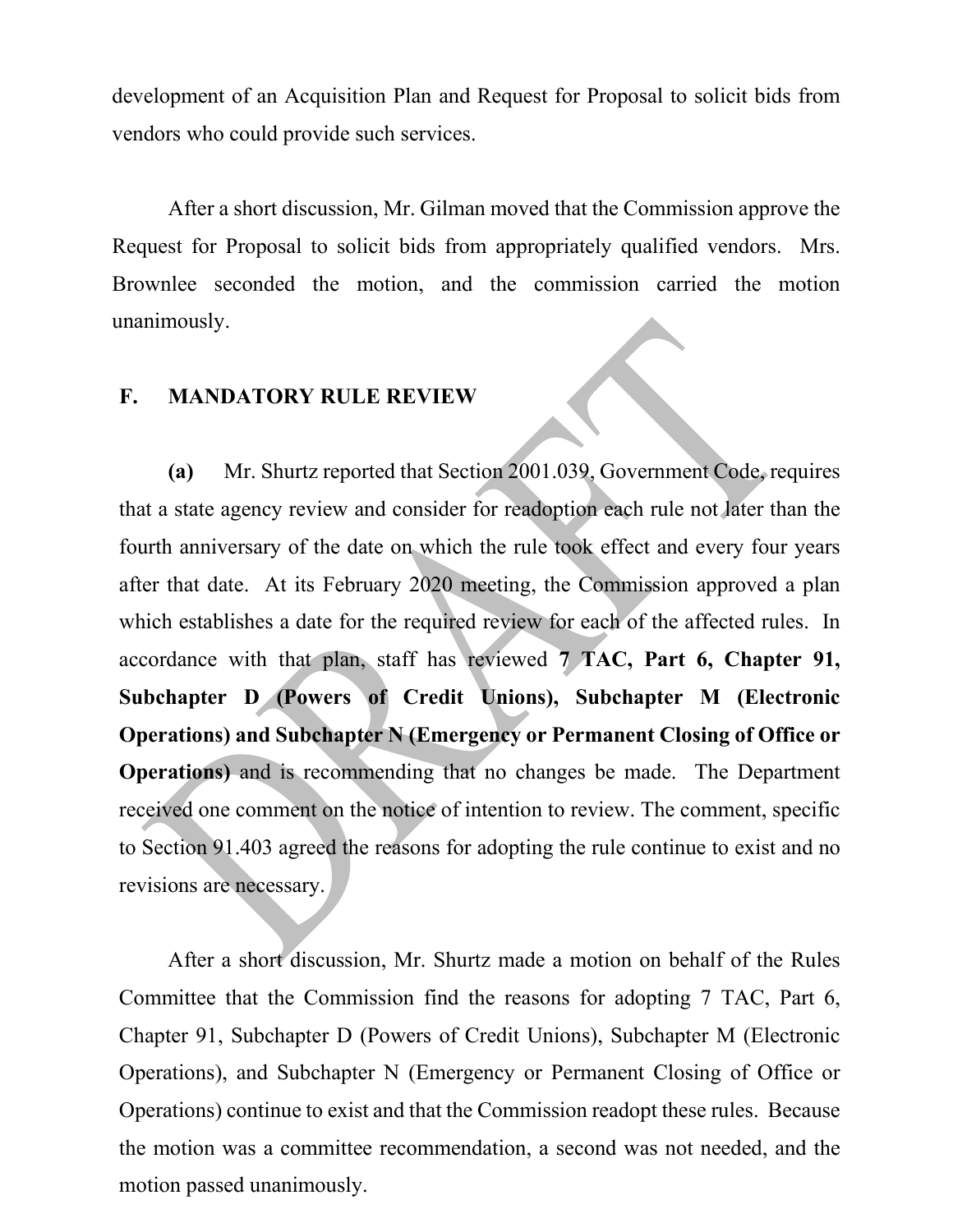**(b) Approve for Publication and Comment Proposed Amendments to 7 TAC, Part 6, Chapter 91, Subchapter A, Section 91.121 (Complaint Notices and Procedures).** Mr. Shurtz noted that the purpose of the proposed amendments is to implement amendments to Finance Code, Section 15.408 that resulted from the passage of SB 707, 78th Regular Legislative Session (2021). The Finance Code, Section 15.408 provides that the Commission shall maintain a system to promptly and efficiently act on complaints filed with the Credit Union Department (Department).

Mr. Shurtz then made a motion on behalf of the Rules Committee that the Commission approve for publication and comment the proposed rule 7 TAC Section 91.121 concerning Complaint Notices and Procedures. Because the motion was a committee recommendation, a second was not needed, and the motion passed unanimously.

**(c) Approve for Publication and Comment Proposed Amendments to 7 TAC, Part 6, Chapter 91, Subchapter C, Section 91.301 (Field of Membership)**. Mr. Shurtz reported that the rule amendment is proposed to: (1) ensure consistency with the field of membership language provided by the Texas Finance Code, Section 122.051; (2) recognize the growing consumer expectation of operational efficiencies obtained through safety and soundness implications of digital delivery of financial services; and (3) ensure competitiveness with the National Credit Union Administration (NCUA) field of membership rules. Commissioner Kolhoff further explained that the purpose of the proposed amendments to Section 91.301 are to remove the local service area definition, which exceeds the legislative requirements found in the Texas Finance Code, Section 122.051, and allow the Commissioner to consider an institution's ability to provide financial services through digital channels to meet the needs of its membership. The proposed amendments will provide credit unions the full extent of the field of membership provisions found the Texas Finance Code and will help ensure parity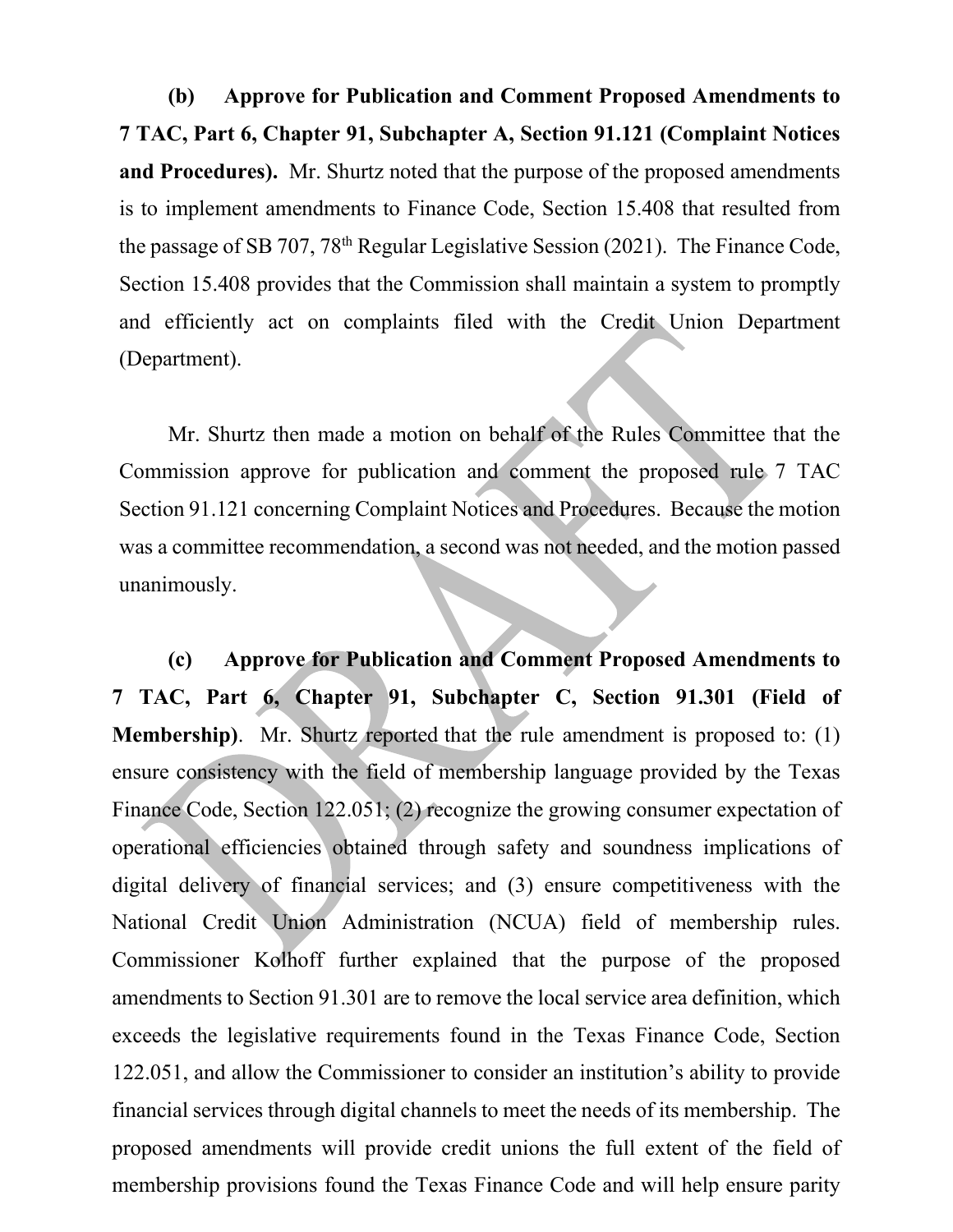with both federal and foreign state credit unions doing business in Texas. Finally, the proposed deletion of Section 91.301(e)(2) removes the related physical office requirements for an approved underserved community field of membership, to ensure the same consideration of digital delivery of financial services available to the Commissioner.

Mr. Shurtz then made a motion on behalf of the Rules Committee that the Commission approve for publication and comment the proposed rule 7 TAC Section 91.301 concerning Field of Membership. Because the motion was a committee recommendation, a second was not needed, and the motion passed unanimously.

Chairman Farran opened the floor to the public for discussion.

- **Melodie Durst, Executive Director, Credit Union Coalition of Texas**. Mrs. Durst briefly explained that for those who were not present at the Rules committee meeting, she did make a suggested change to Section (a)(3) to remove the words "facilities and staffing" and to insert the word "ability". The purpose of that change was to better align for consistency purposes with other rules where the word "ability" is used. By doing so, it still gives the Commissioner wide authority when it comes to approving these types of applications. It certainly offers some consistency for credit unions as they look at other rules in the terminology of ability.
- **Gili Carter, Executive Director, Texas Credit Union Association.** Ms. Carter explained that the Texas Credit Union Association is the government affairs arm of the Cornerstone Credit Union League. The Association represents 140 affiliated credit unions across the state of Texas. She expressed a strong support in favor of the Commission publishing this rule as it addresses all of the financial marketplace changes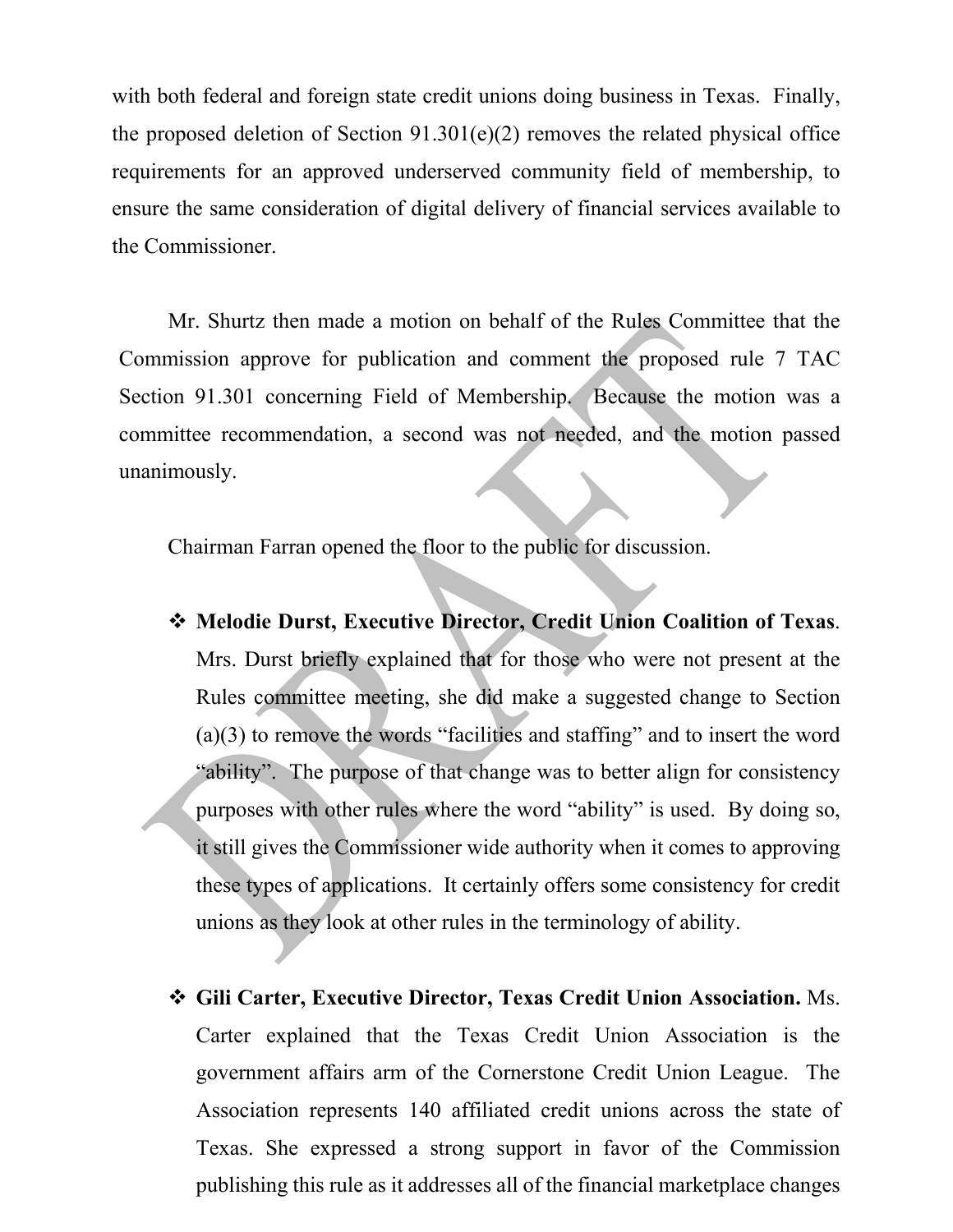due to increased usage of technology, virtual services and especially in light of the pandemic. She expressed sincere appreciation of all the hard work the staff has put in on this rule.

 **Steve Gilman, Commission Member.** Mr. Gilman reported being 100% in agreement with the comments from the public. He believes it is important as the credit unions expand with the goal of meeting people's financial needs to enact a broad interpretation of ability to serve.

Mr. Shurtz then made a motion on behalf of the Rules Committee that the Commission approve for publication and comment the proposed rule 7 TAC Section 91.301 concerning Field of Membership. Because the motion was a committee recommendation, a second was not needed, and the motion passed unanimously.

**(d) Approve for Publication and Comment Proposed Amendments to 7 TAC, Part 8, Chapter 153 (Home Equity Lending)**. Mr. Shurtz reported that the interpretations in 7 Texas Administrative Code, Chapter 153 are administered by the Joint Financial Regulatory Agencies ("Agencies") consisting of the Texas Department of Banking, Department of Savings and Mortgage Lending, Office of Consumer Credit Commissioner, and Texas Credit Union Department. The Agencies distributed an early pre-publication draft of proposed changes to interested stakeholders for review and then held an online webinar regarding the proposed changes. In general, the purposes of the proposed rule changes to 7 Texas Administrative Code, Chapter 153 are to: (1) specify requirements for electronic disclosures and (2) describe Section 50 applicability to out-of-state financial institutions. The Agencies received one informal pre-publication comment on the draft rule.

Chairman Farran opened the floor to the public for discussion.